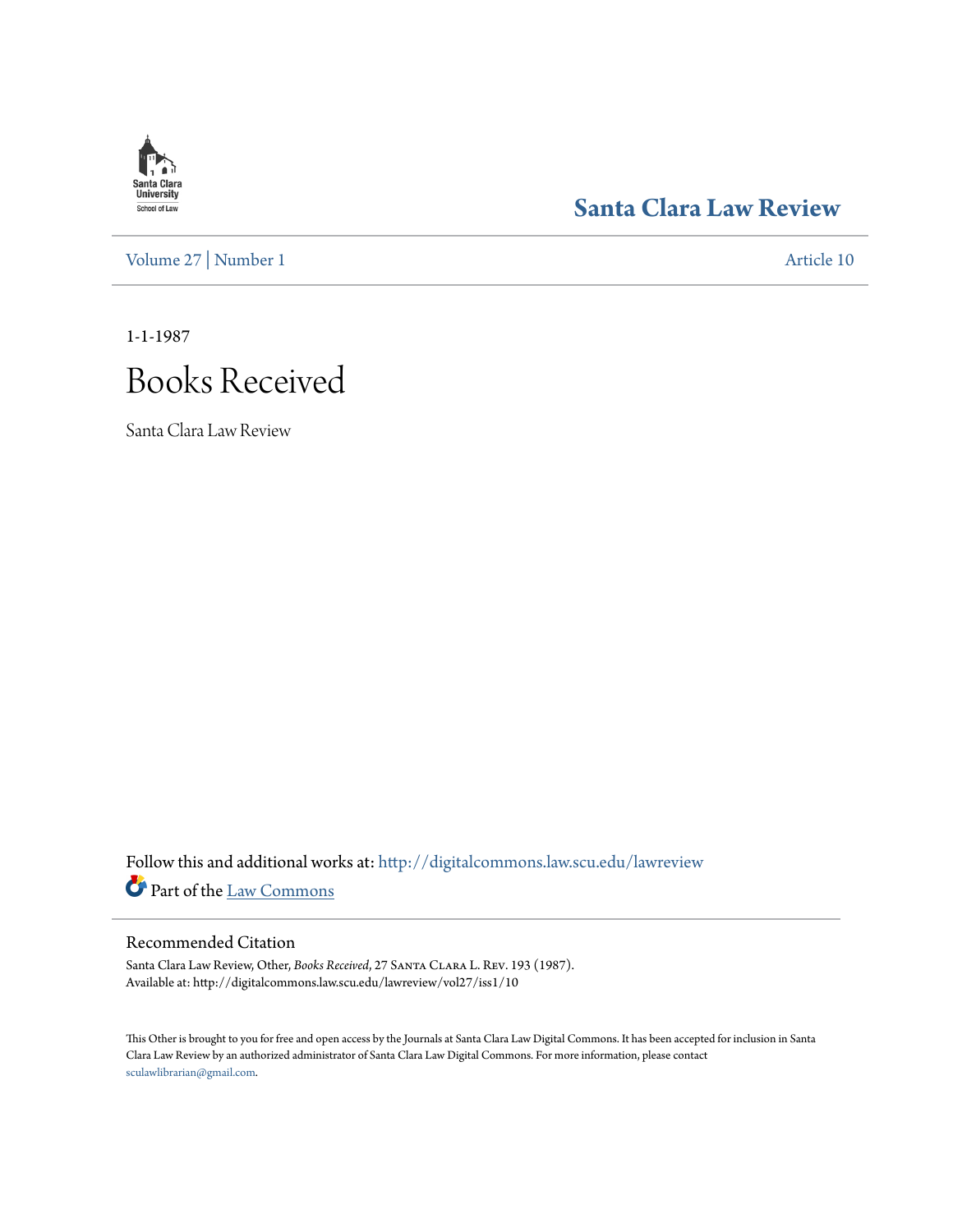### **BOOK RECEIVED**

The **Lawyer's PC,** Vol. 4 No. 2. By Robert P. Wilkins, Ed. Colorado Springs, Colorado: Shepard's/McGraw-Hill. 1986. Pp. 16. Periodical. Semi-monthly. Annual Subscription (24 issues) \$58.00 + \$2.00 shipping & handling.

Computers have impacted the legal field both as a source of legal questions and as a tool with which lawyers conduct business. Few law offices today have not taken the plunge into the high technology universe of billing, drafting, storing, communicating, and a growing list of other personal computer and office system applications that seem limitless. Left in the aftermath of this sudden and fiery explosion of technology, however, is the attorney and his office staff who smolder in their frustration; a frustration caused by limited knowledge of how best to use the new office tool, what software and hardware will best serve the needs of their particular office, and what options are most cost effective.

Out of this frustration was born *The Lawyer's PC.* It is a semimonthly newsletter targeting the practitioner who wishes to get and stay informed about products, services, and consultants. Set out in an unassuming but thoughtful manner, the newsletter provides practical analysis and suggestions concerning the needs of a law office. Moreover, it reads easily and quickly and is truly informative.

In volume 4, number 2, dated September 15, 1986, the leading article carefully reviewed an inexpensive program for logging time and tracking payments on client accounts. A second article reviewed a new cite checking program that finds departures from *Blue Book* form. In both reviews, care was taken to point out other programs available to perform the same task and the programs which appealed most to the reviewer.

In addressing the very particular needs of the automated practitioner, a third review gave a stellar account of a remarkable sounding data recovery service provided free of charge to the buyer with the purchase of Polaroid diskettes. The service would be of tremendous assistance in the all too common experience of crashed or mutilated diskettes. Although the review provides advertisement for the Polaroid product, it does so with the purpose of informing the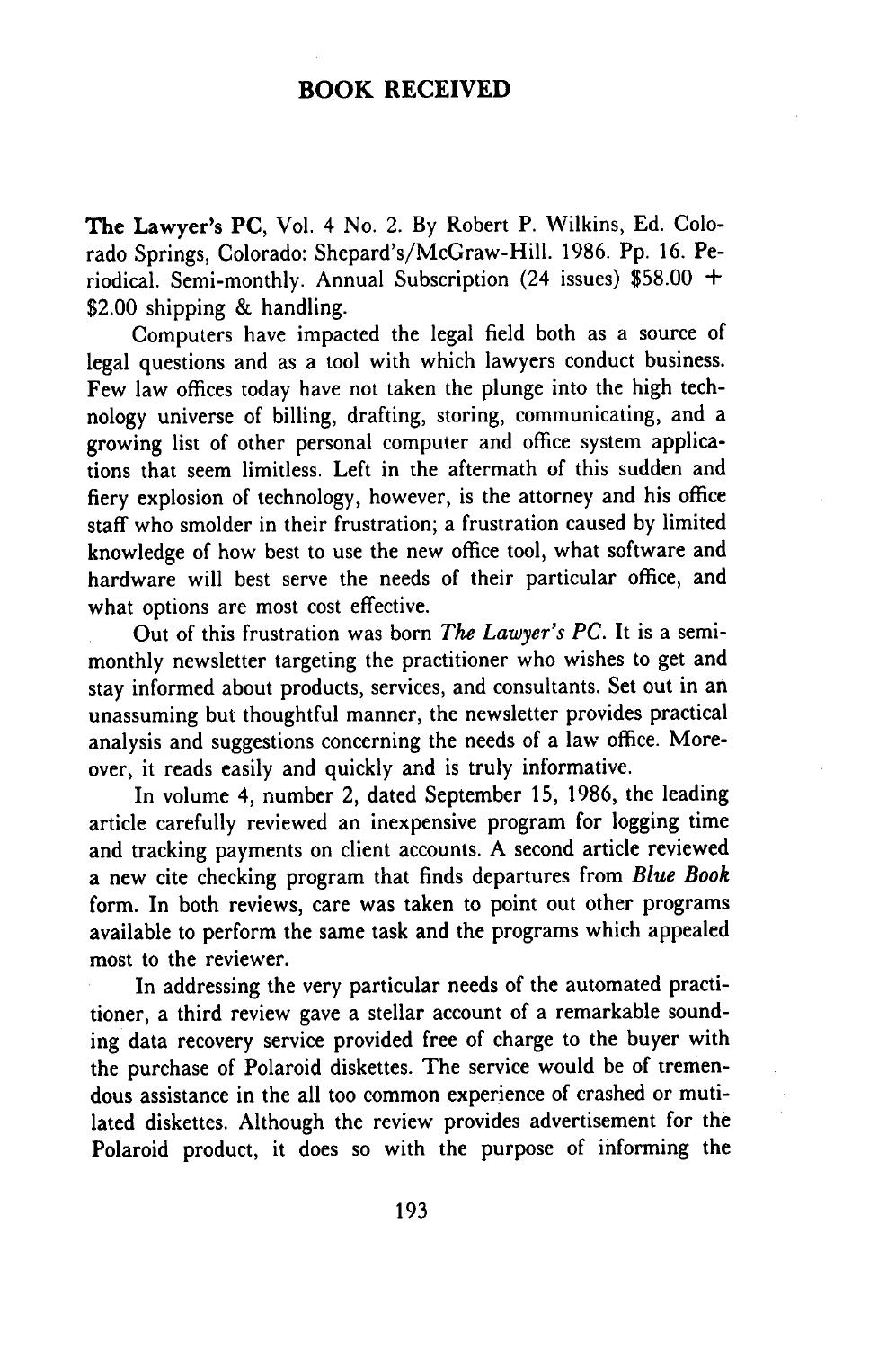reader. In addition, the review was written only after first hand, favorable experience with the product.

Following these opening articles and reviews is a section entitled "Letters from Our Readers." This portion of the newsletter sets out particular problems, questions, comments, opinions, and reactions from various readers. In addition to comment by the editors, the letters are helpful in their own right because of their presentation of practitioners' concerns, and how some have dealt with those concerns. That is, the letters mention specific hardware and software problems and their solution. Where no solution was suggested by the letter writer, the editors have inserted notes with helpful suggestions.

Included in *The Lawyer's PC* is an advertising supplement. Certainly, none of the products are recommended by the publication within this section. In fact, the editors have included a statement that the advertisments are intended as a convenience to the newsletter's readers and disclaimed any responsibility for their content. Such a statement, along with the clear distinction between the newsletter's  $content$  - printed on white stock -- and the advertising supplement -- printed on ivory stock -- places the reader on notice that the list of products and services in the supplement is merely for reference rather than endorsement.

Finally, several short but interesting sections of the newsletter are used to round out its coverage. These include a "Field Report" on laser printers and compatibility problems, a list of new products received for review entitled "Product Briefs," "Publications Received," upcoming "Events," and a section of announcements and notices. This last section, "Briefly discusses . . .", includes a reference to an ongoing Florida case concerning a software firm's liability for errors arising out of the use of their product.

Each section of the newsletter is well written, and informative. However, the publication is not without some flaws. The most obvious shortcoming is the absence of a cross-reference or indexing system. While the publication is intended as a newsletter, it has a format similar to a loose-leaf service. Unlike such a service, it is currently necessary to skim each issue to find any given article, discussion, or review. If a periodic index was available with the publication, its utility would be greatly expanded. Obviously, each issue is of interest but as the issues are collected, some means of pulling the information together should be provided. With the foregoing reservation, *The Lawyer's PC* is a must for the office of today.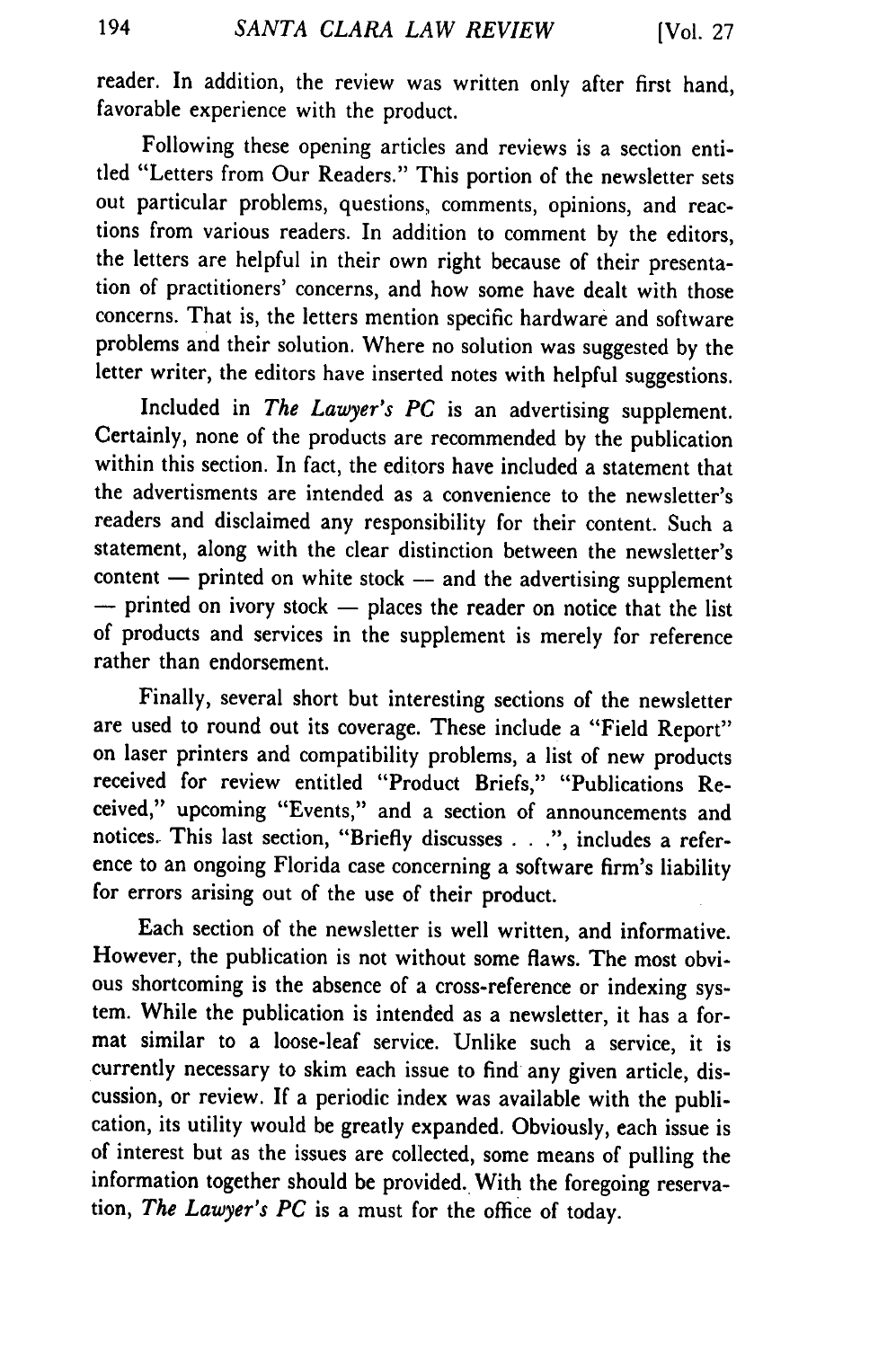Payment Refused. By William M. Shernoff. New York, New York: Richardson & Steirman. 1986. Pp. vii  $+267$ . Hard Cover. \$16.95.

The California bad faith claim against insurance companies, as it is recognized today, has not been with us long. It arose out of the inherent conflict that is a part of the insurance industry **-** companies sell policies to protect consumers but deny coverage to protect the company **-** and evolved into its present form through a long line of California Supreme Court decisions.'

Familiar with this conflict and case law, William M. Shernoff sees himself as a protector of the consumer, and a watchdog of the insurance industry. In his work, *Payment Refused,* Mr. Shernoff, an attorney with twenty-four years of experience, sets forth his impressions and opinions of the insurance industry along with several of his "war stories." Clearly, with a forward by Ralph Nader, the book is predictably pro-consumer. However, the collection of "stories" demonstrates that its author has developed a deep-rooted distrust of the industry and a malevolence toward insurance companies. This may be typical of those who repeatedly see errors in judgment and willful bad faith on the part of insurance company management and employees, or those who repeatedly advocate a particular position for their clients.

Despite this possible bias in the author, or perhaps as a result of his bias, the stories make interesting reading. Though the work can be regarded as nothing more than light reading, it is an engaging collection of personal recollections of court room tactics, cases, and clients.

This reviewer found the book fun to read but questions its impact upon the target audience, readers outside the legal community. As the ethical rules are often aspirational, one might wonder if Mr. Shernoff aspired as high as he might. His work is not a commentary on the current state of the law with examples included for effect. In fact, very little is written about law reform or substantive rights in the book's 267 pages. Of course, the author makes no claim to writing a hornbook on bad faith, but his mastery of bad faith law is lost in writing that smacks of self-aggrandizement. While the book might awaken lay persons to their rights against insurance companies, one could be disturbed by the self-oriented form and content of the book.

Mr. Shernoff could take greater care in his writing. *Payment Refused,* as the publication of an attorney relating to the personal

**1987]**

**<sup>1.</sup>** See Royal Globe Ins. Co. v. Superior Court, **23** Cal. **3d 880, 592 P.2d** 329, 153 Cal. Rptr. 842 (1979).